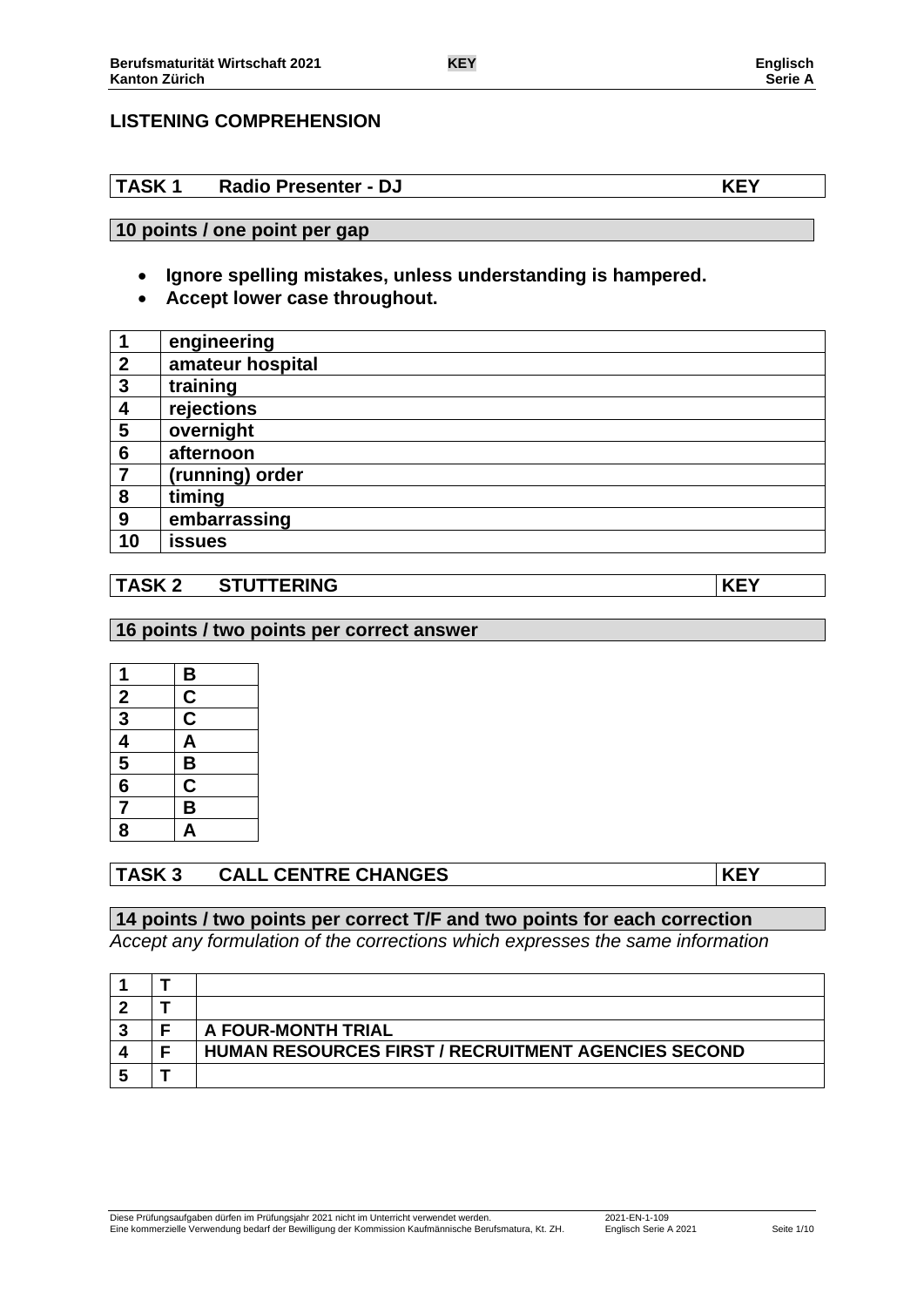## **LISTENING COMPREHENSION**

| <b>TAPESCRIPT 1</b> | <b>10 POINTS</b> |
|---------------------|------------------|

*INSTRUCTIONS This part of the examination consists of three different listening comprehension tasks. There will be pauses before and after each task to give you time to read the questions and to check your answers. You will hear each task twice.*

# **RADIO PRESENTER – DJ**

*TASK 1 In the first part of the test you will hear a talk given by Graham Garland, a radio music presenter – or DJ – to a group of students.*

> *As you listen, fill in the gaps 1-10 in the notes below with one to three words.*

*You now have 90 seconds in which to look at TASK 1.*

*(allow 90 sec) Ready?*

**Speaker:** I'd always dreamed of being a radio presenter, but, as a teenager or even later at college, I never really imagined it could actually become my full-time career. Physics and technology were what I was good at school, so I did an engineering degree at university and my first two jobs were in industry. Looking back, I think the experience gained outside radio has been to my advantage, so I don't have any regrets about doing engineering or about the time I spent in industry. It was fairly soon, however, after I had left university and was in my first job in industry that I got my first taste of live broadcasting, working in my free time for an amateur hospital radio station, which is how many radio presenters start their careers in fact, at least in the UK.

> The hospital work was voluntary, but was great fun, and above all excellent onthe-job **training** in live broadcasting, so much so that it was there that I decided I wanted to become a radio music presenter professionally. What followed was a really busy time for me as, alongside my full-time job in industry, I spent what now seems like almost every evening working on applications. I must have sent out hundreds of letters and audio clips of live recordings of myself doing my hospital radio work, which all met with rejections. (*laughs*) My advice to anyone trying to get into radio is to 'keep at it'. There are bound to be moments of despair and doubt as the rejection letters pour in, but determination is the only way to succeed. Competition for music presenters' jobs is extremely tough there are thousands of would-be disc jockeys out there. A lot of people like the sound of their own voice (*laughs*).

> Anyway, eventually, one station invited me to attend a series of training sessions. I had to pay for these, but they represented my breakthrough. Towards the end of the series, the radio station offered me a part-time job on an overnight programme they ran. One thing led to another, as we say, and I was soon offered work standing in for one of their full-time day-time presenters who was on vacation. I was able to say yes to this by taking holiday from my full-time industry job. It was a few months after this that the station offered me a full-time contract – my dream had come true!

> My regular show is a three-hour mid-afternoon programme five days a week. I usually arrive at 9.30 and spend at least the first hour going through my mail and social media accounts. Then my editor (that's the programme producer, my boss (*laughs*)) and I, we discuss the content of that afternoon's programme. When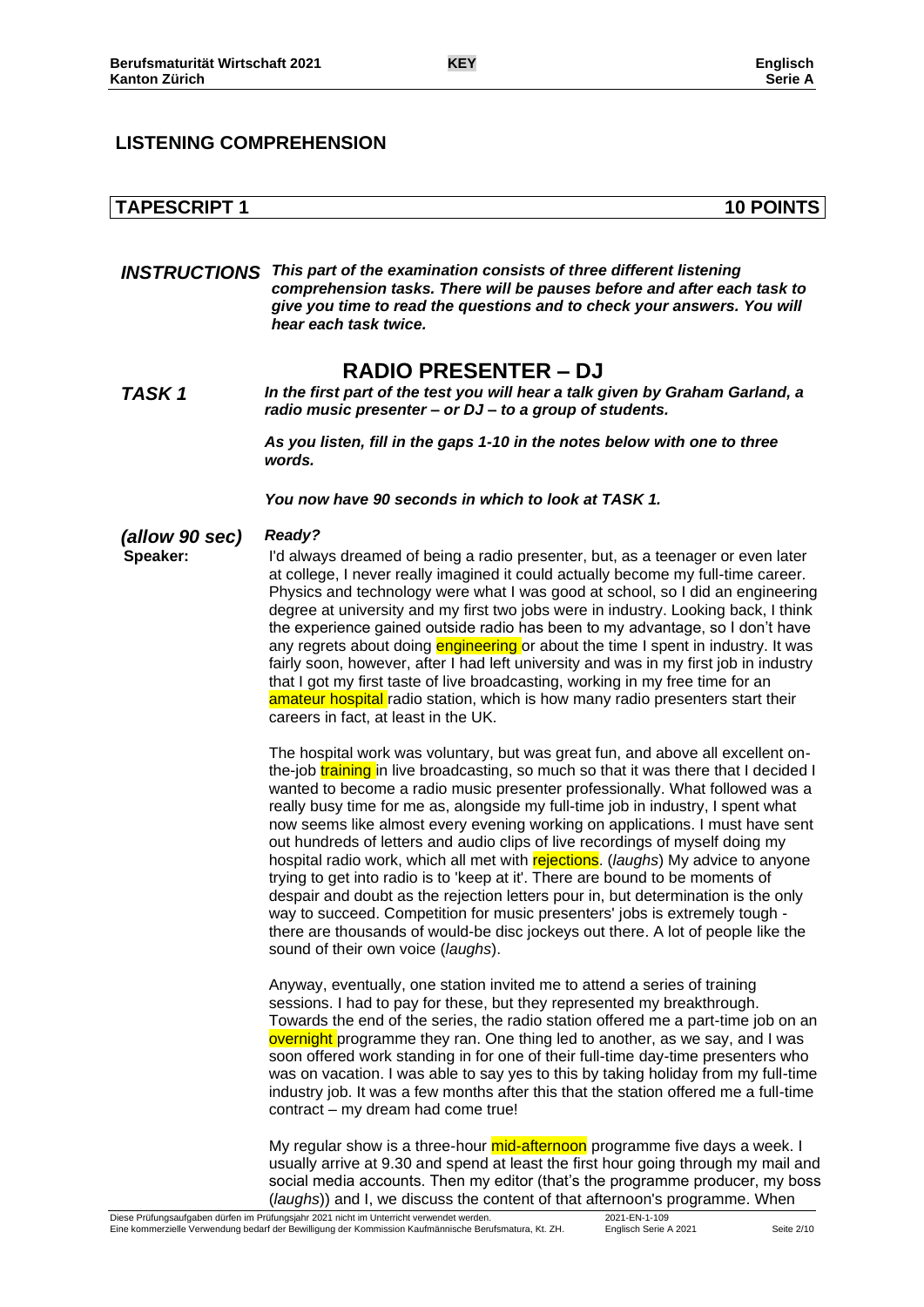we've decided on the content, we plan the running order. I'm not allowed to go for lunch until that has been settled (*laughs*). After lunch, I usually spend the time before going on air reading up on music news, doing background research, if you like, on the bands and artists whose music I will be playing, or whom I'll be interviewing. I also need to practise my timing, especially if I will be doing an interview. In fact, timing was one of the biggest challenges I faced as a young presenter, and that is the reason why inexperienced presenters are always teamed up with experienced editors to avoid **embarrassing** silences or pauses, as these are an absolute no-go in broadcasting.

At the end of the programme, I clear my desk (*laughs*), like any other good worker, and then there's always a debriefing session with my editor, which obviously can take longer some days – when there have been **issues** – but I can usually set off home by 7 pm. So, that's how I got into broadcasting and … … (*Fade out*)

(Monologue 726 words)

.

| After first listening  | Now listen again and check your answers.           |
|------------------------|----------------------------------------------------|
|                        | <b>Ready?</b>                                      |
| After second listening | This is the end of TASK 1.                         |
|                        | You now have thirty seconds to check your answers. |
| After 30 seconds       | Now turn to TASK 2.                                |

\_\_\_\_\_\_\_\_\_\_\_\_\_\_\_\_\_\_\_\_\_\_\_\_\_\_\_\_\_\_\_\_\_\_\_\_\_\_\_\_\_\_\_\_\_\_\_\_\_\_\_\_\_\_\_\_\_\_\_\_\_\_\_\_\_\_\_\_\_\_\_\_\_\_\_\_\_\_\_\_\_\_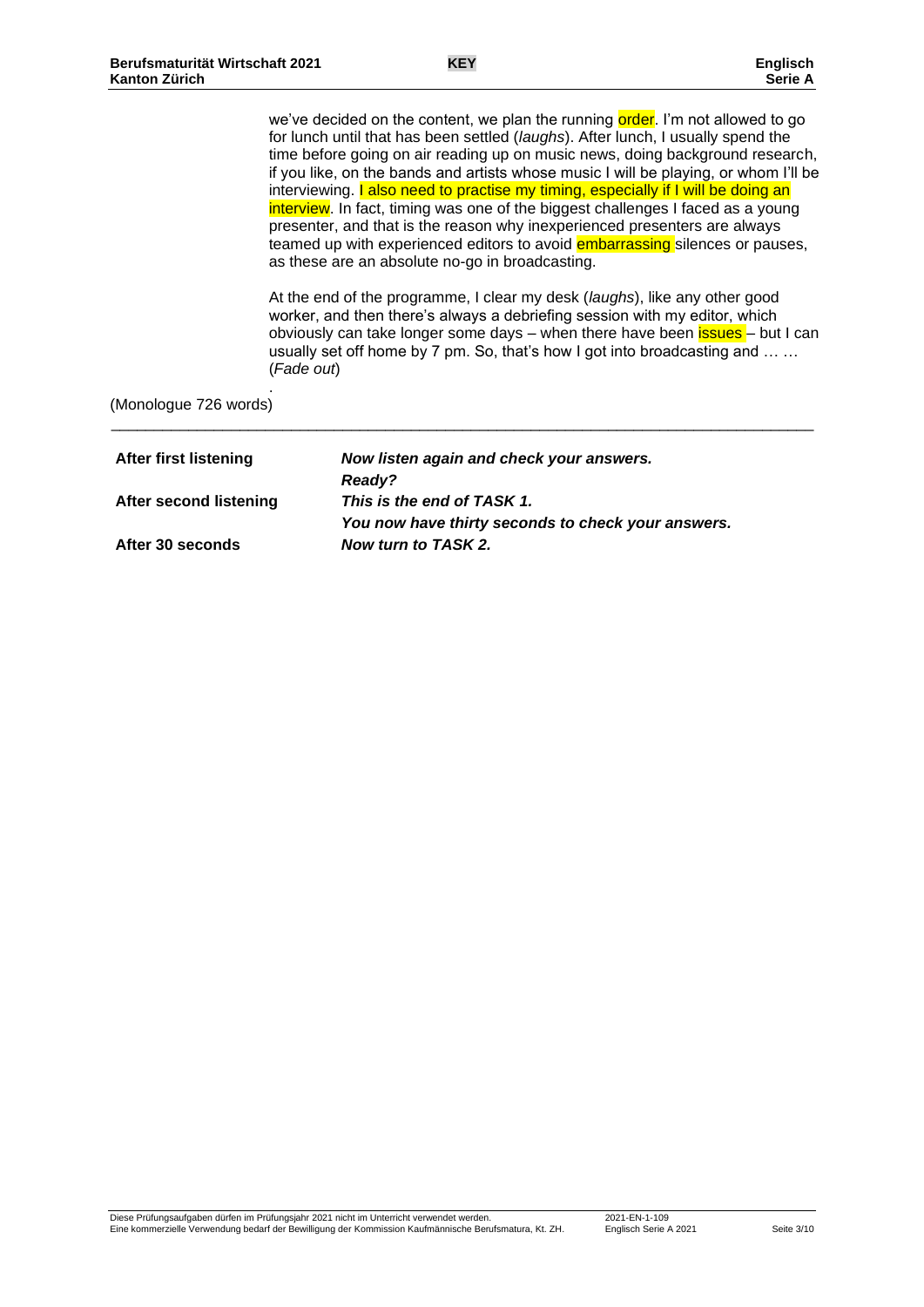| <b>TAPESCRIPT 2</b> | <b>16 POINTS</b>                                                                                                                                                                                                                                                                                                                                                                                                                                                                                                                                                         |
|---------------------|--------------------------------------------------------------------------------------------------------------------------------------------------------------------------------------------------------------------------------------------------------------------------------------------------------------------------------------------------------------------------------------------------------------------------------------------------------------------------------------------------------------------------------------------------------------------------|
| TASK 2              | <b>Stuttering</b><br>In the second part of the test you will hear an interview with a woman who<br>has recently co-founded an organization offering help to people who<br>stutter.                                                                                                                                                                                                                                                                                                                                                                                       |
|                     | For questions 1-8, mark the best answer, A, B, or C.                                                                                                                                                                                                                                                                                                                                                                                                                                                                                                                     |
|                     | You now have 90 seconds in which to look at TASK 2.                                                                                                                                                                                                                                                                                                                                                                                                                                                                                                                      |
| (allow 90 sec)      | Ready?                                                                                                                                                                                                                                                                                                                                                                                                                                                                                                                                                                   |
| <b>Interviewer</b>  | Now, a new organisation is to be launched this week to help people who have a<br>surprisingly common problem: The speech disorder known as stammering or<br>stuttering. The organization goes under the intriguing name of Clarity Begins at<br>Home and with me in the studio today I have Belinda Barlow who's one of the<br>founding members. Belinda, can you tell me why you have started your<br>organization?                                                                                                                                                     |
| <b>Belinda</b>      | Yes, well, it's quite a triumph for me to be able to sit in front of a microphone like<br>this, and not talk with a d- d- dreadful st- st- stutter. Oh, dear, and if you think<br>listening to a stutterer is agony, please pity the poor speaker him or herself. I<br>stuttered all through my childhood until someone thought to send me to a speech<br>therapist when I was thirteen.                                                                                                                                                                                 |
| Interviewer:        | And, um, how did your stuttering affect your childhood?                                                                                                                                                                                                                                                                                                                                                                                                                                                                                                                  |
| <b>Belinda</b>      | Well at school, in the classroom I was ignored. Oh, I mean the teacher would just<br>skip me when it was my turn to answer questions because it just took too much<br>time and I was always being laughed at and teased. Even today, sometimes on<br>the phone, I dry up; I can't even say who I am. I longed, I used to so want to be in<br>school plays but didn't dare risk the embarrassment of coming to a terrible stop<br>with my face all twisted when it was my turn to speak.                                                                                  |
| Interviewer         | Yes. And then, um, another nightmare came true, I gather?                                                                                                                                                                                                                                                                                                                                                                                                                                                                                                                |
| <b>Belinda</b>      | Oh yes, you mean with my son Callum? Yes, he seemed to have inherited my<br>speech problem. Now what Callum did t- to avoid stuttering was that he spoke<br>amazingly fast, you know to sort of cover up his stutter, as it were, or perhaps to<br>give his stuttering no chance! But it was almost impossible to understand him, it<br>was like listening to a m- machine gun. Of course, I whisked him off to a standard<br>speech therapist, but months of treatment had little or well, no effect.                                                                   |
| <b>Interviewer</b>  | So, how did you feel?                                                                                                                                                                                                                                                                                                                                                                                                                                                                                                                                                    |
| <b>Belinda</b>      | Well, of course, as his mother, and as a stutterer like him, I really felt for him and<br>I was desperate. You know, I really didn't want my son to go through what I had<br>been through as a child, so we took him to the specialist speech unit at the<br>county hospital, which is some 30 miles from our home, and they agreed to put<br>him on a two-week intensive course at the hospital, um, in the school holidays,<br>but there was 'one condition' and that was that both mother and father had to<br>attend the morning session every day of the two weeks. |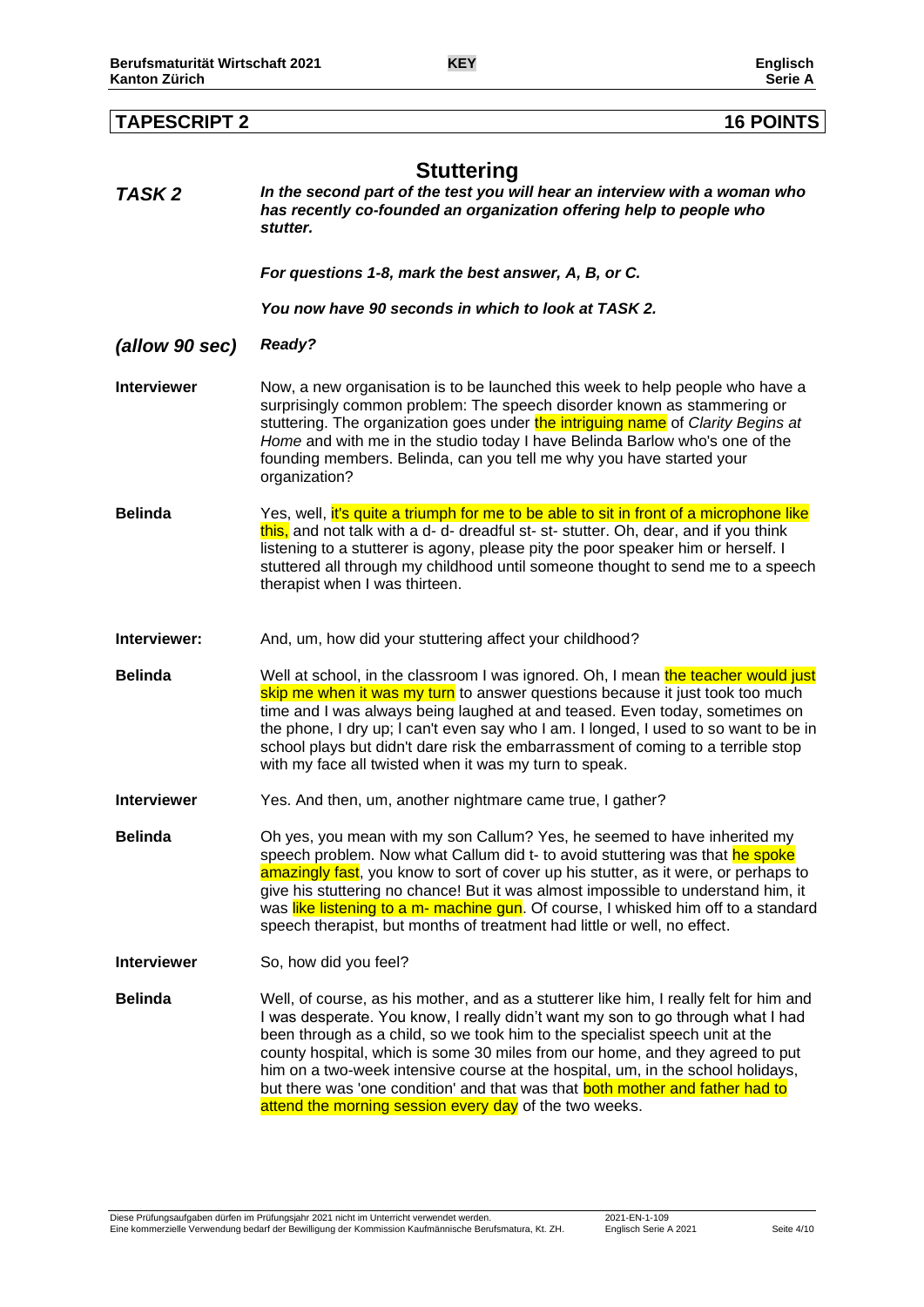| <b>Interviewer</b>            | Goodness, that must have been difficult. Quite a commitment.                                                                                                                                                                                                                                                                                                                                                                                                                                                                                    |
|-------------------------------|-------------------------------------------------------------------------------------------------------------------------------------------------------------------------------------------------------------------------------------------------------------------------------------------------------------------------------------------------------------------------------------------------------------------------------------------------------------------------------------------------------------------------------------------------|
| <b>Belinda</b>                | Yes, but the therapists at the speech unit believe that stuttering is a family affair,<br>that, er, how family members talk to each other and relate to each other m-<br>massively affect a child's speech. Um, in loud, very talkative families, especially<br>where one or more family members are very dominant, stuttering may be a<br>child's only way to get attention.                                                                                                                                                                   |
| <b>Interviewer</b>            | So, did you have to go back to basics, as it were, in the therapy?                                                                                                                                                                                                                                                                                                                                                                                                                                                                              |
| <b>Belinda</b>                | Yes - yes we did. It was very strange at first (laughs). We had to learn to look at<br>each other when we were talking, um, to listen properly, Yes, and, er, to take<br>turns - take turns in conversation. And, well, we learned some not very<br>pleasant things about ourselves really.                                                                                                                                                                                                                                                     |
| Interviewer:                  | And did this family therapy help your son Callum?                                                                                                                                                                                                                                                                                                                                                                                                                                                                                               |
| <b>Belinda</b>                | Oh yes, yes, it did. After the two weeks Callum was speaking much more clearly<br>- a different child.                                                                                                                                                                                                                                                                                                                                                                                                                                          |
| <b>Interviewer</b>            | You must be very pleased.                                                                                                                                                                                                                                                                                                                                                                                                                                                                                                                       |
| <b>Belinda</b>                | Well relieved really - I mean have you seen the film called 'The King's Speech'?.                                                                                                                                                                                                                                                                                                                                                                                                                                                               |
| <b>Interviewer</b>            | Um, oh yes, yes, yes I loved it, some unforgettable moments.                                                                                                                                                                                                                                                                                                                                                                                                                                                                                    |
| <b>Belinda</b>                | Yes, some moments of great hope but also some really painful moments.<br>Moments that show us that the causes of stuttering lie in a child's experience of<br>family. And if stuttering is not treated early, it can spoil, in fact it might even<br>destroy a child's confidence, their progress at school, and even their ability to<br>form normal relationships. That's why my colleagues and I have formed our<br>organization, because the treatment of stuttering and hope for the stutterer<br>begins with charity and clarity at home. |
| <b>Interviewer</b>            | Well, thank you ever so much, Belinda, for coming into the studio to talk to us<br>today. If you would like to contact Belinda's organization,  (Fade out)                                                                                                                                                                                                                                                                                                                                                                                      |
| (Dialogue 760 words)          |                                                                                                                                                                                                                                                                                                                                                                                                                                                                                                                                                 |
| <b>After first listening</b>  | Now listen again and check your answers.<br>Ready?                                                                                                                                                                                                                                                                                                                                                                                                                                                                                              |
| <b>After second listening</b> | This is the end of TASK 2.<br>Now turn to TASK 3.                                                                                                                                                                                                                                                                                                                                                                                                                                                                                               |

## **TAPESCRIPT 3 14 POINTS**

# **Call Centre Changes**

*TASK 3 In the third part of the test you will hear a manager and her team discussing changes to their call centre's opening hours.*

> *For questions 1-5, decide whether the statements are true or false. Correct the false ones, using up to five key words.*

*You now have 30 seconds in which to look at TASK 3.*

*(allow 30 sec) Ready?*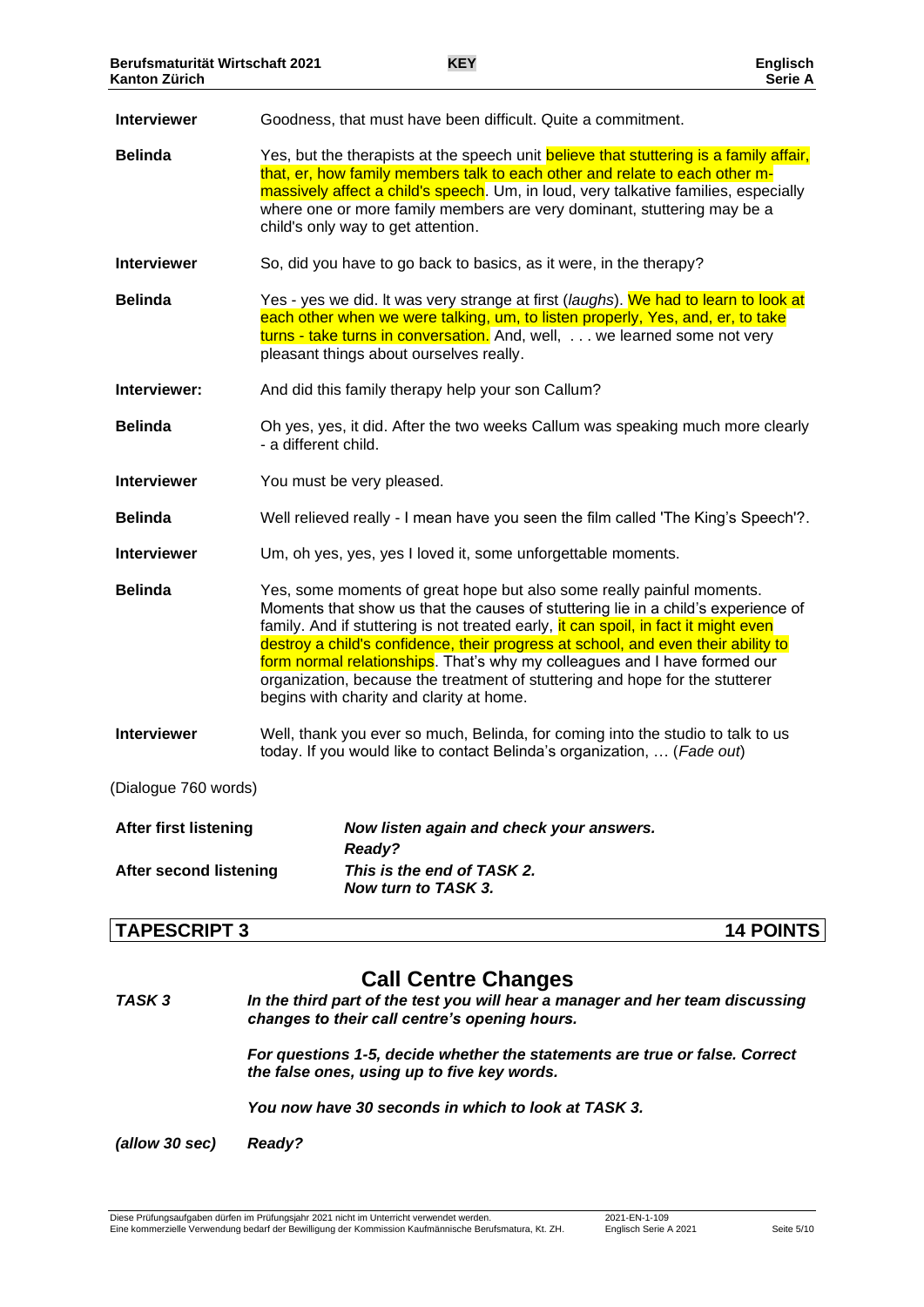| <b>Manager</b><br>(Woman)                            | So, shall we make a start? The first item on the agenda, as you can see, is<br>customer service in the Vehicle Insurance Division. Tanya, you wanted that on the<br>agenda, so over to you.                                                                                                                                                                                                                                         |  |
|------------------------------------------------------|-------------------------------------------------------------------------------------------------------------------------------------------------------------------------------------------------------------------------------------------------------------------------------------------------------------------------------------------------------------------------------------------------------------------------------------|--|
| <b>Tanya</b>                                         | Well, at present our call centre operators stop taking calls at 4 o'clock in the<br>afternoon. After that our customers only get the helpline recorded message. Our<br>marketing department tell us that the helplines of many of our competitors are<br>staffed till 6 o'clock and some even up to 7:30. So I think we really need to consider<br>a change there and keep our lines open until at least six o'clock in the evening |  |
| <b>Manager</b>                                       | I am guessing that would probably mean employing two, possibly three more call<br>centre operators?                                                                                                                                                                                                                                                                                                                                 |  |
| <b>Tanya</b>                                         | Yes, I have calculated that we would need three experienced people with proven<br>telesales skills.                                                                                                                                                                                                                                                                                                                                 |  |
| <b>Manager</b>                                       | Do you believe there will be sufficient increase in income to justify the extra costs?                                                                                                                                                                                                                                                                                                                                              |  |
| Tanya                                                | Yes, yes I do. Er obviously a lot of people these days do make private calls<br>from their mobiles during office hours, but there are still quite a lot who either can't<br>or prefer not to do that and who would really appreciate being able to call us after<br>work, perhaps on their way home or even only when they have got home.                                                                                           |  |
| <b>Manager</b>                                       | Mmmm, you may be right. Ok, so let's give it a try for what do you think, maybe<br>four months?                                                                                                                                                                                                                                                                                                                                     |  |
| <b>Tanya</b>                                         | Well, I would go for six months because people's habits tend to change slowly and<br>feedback and analysis of a six-month trial period would be more reliable than from<br>just a four-month period.                                                                                                                                                                                                                                |  |
| <b>Manager</b>                                       | All right. So how would you communicate the change to our customers?                                                                                                                                                                                                                                                                                                                                                                |  |
| <b>Tanya</b>                                         | I feel we should produce a flyer to enclose with our early summer holiday mailing at<br>the end of June, and have pop-up windows on the website advertising the change.                                                                                                                                                                                                                                                             |  |
| <b>Manager</b>                                       | Sounds good. And how will we get the extra call centre staff?                                                                                                                                                                                                                                                                                                                                                                       |  |
| Tanya                                                | I'm going to call Human Resources this afternoon. They can advertise the<br>vacancies on our website. If we get no good applications that way, we can<br>approach recruitment agencies. I'm sure we will find good people, even though the<br>jobs will only be on a temporary basis.                                                                                                                                               |  |
| <b>Manager</b>                                       | So on what date would you launch the trial phase?                                                                                                                                                                                                                                                                                                                                                                                   |  |
| Tanya                                                | I guess we will be able to find and employ the staff in about six weeks. So I suggest<br>a 1 <sup>st</sup> of September start.                                                                                                                                                                                                                                                                                                      |  |
| <b>Manager</b>                                       | Great. So we would be ready for our busiest season, October to December.                                                                                                                                                                                                                                                                                                                                                            |  |
| (Dialogue 424 words)<br><b>After first listening</b> | Now listen again and check your answers.<br>Ready?                                                                                                                                                                                                                                                                                                                                                                                  |  |
| <b>After second listening</b>                        | This is the end of TASK 3.                                                                                                                                                                                                                                                                                                                                                                                                          |  |
|                                                      | You now have two minutes to check your answers.                                                                                                                                                                                                                                                                                                                                                                                     |  |
| <b>After 2 minutes</b>                               | This is the end of the listening comprehension test.<br>You may now proceed to complete the remaining parts of the<br>test.                                                                                                                                                                                                                                                                                                         |  |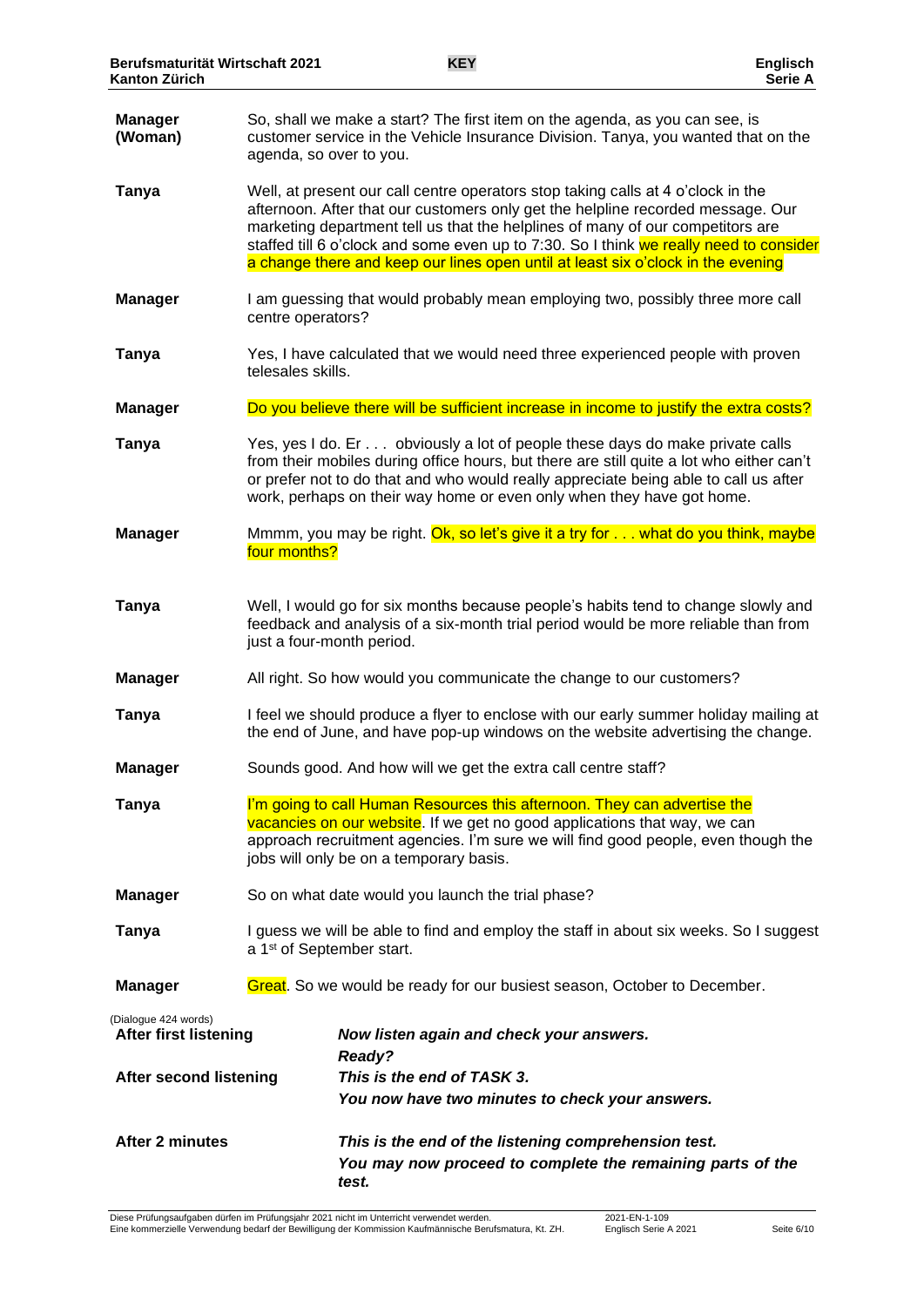#### **READING COMPREHENSION KEY**

## **TASK 1 14 POINTS (1 point each)**

|                         | <b>My Area of Work</b> |                                                                                                                                                                                      |  |  |
|-------------------------|------------------------|--------------------------------------------------------------------------------------------------------------------------------------------------------------------------------------|--|--|
| $\overline{1}$          | D                      | I work as part of an enthusiastic group which makes the job even more enjoyable.                                                                                                     |  |  |
| $\overline{2}$          | C                      | I am extremely lucky because conservation is my hobby.                                                                                                                               |  |  |
| $\overline{3}$          | D                      | We receive many letters from readers on issues such as the representation [] require a<br>careful response.                                                                          |  |  |
| $\overline{\mathbf{4}}$ | в                      | Then I see what new maps and documents need to be produced                                                                                                                           |  |  |
| 5                       | C.                     | I do things like take them out on the lake in an attempt to make them think more about the<br>life underneath them.                                                                  |  |  |
| 6                       | A                      | I help design and write the brochures and leaflets that we will use to tell people about it.                                                                                         |  |  |
| $\overline{7}$          | D                      | I have to make sure that the publishing programme matches market requirements.                                                                                                       |  |  |
| 8                       | в                      | I will give them a simple route and no matter what way they say they will go, I will tell them<br>to use another route because the road is closed. [] It is just to make them think. |  |  |
| 9                       | A                      | I have to read up on the subject beforehand                                                                                                                                          |  |  |
| 10                      | в                      | get involved when there is a difference of opinion.                                                                                                                                  |  |  |
| 11                      | A                      | I have to make sure the public can understand the thinking behind the exhibition, which<br>means planning interactive displays, workshops and theatre.                               |  |  |
| 12                      | C                      | The downside of the job is that I work for a charity so there is a constant need for money.                                                                                          |  |  |
| 13                      | A                      | [] to make sure the final display is not dangerous to visitors.                                                                                                                      |  |  |
| 14                      | C                      | I run courses for coastal managers and those involved in making decisions about the fate<br>of the this lake.                                                                        |  |  |

| TASK 2 | 16 POINTS (2 points each) |
|--------|---------------------------|
|        |                           |

# *A Patchwork Planet* **(by Anne Tyler)**

| 15 | в | There were a lot more people waiting than I had expected.                                                        |  |
|----|---|------------------------------------------------------------------------------------------------------------------|--|
| 16 | A | A grey-haired man was walking around speaking to different strangers one by one<br>Now he had my full attention. |  |
| 17 | C | The woman was cautious in her response.                                                                          |  |
| 18 | В | came home to find my wife in a state.                                                                            |  |
| 19 | в | The story the stranger was telling the woman.                                                                    |  |
| 20 | C | A likely story. [] This seemed like a pretty poor excuse, if you want my honest<br>opinion.                      |  |
| 21 | A | Watch yourself, lady, I said silently.                                                                           |  |
| 22 | в | He has a strong sense of curiosity.                                                                              |  |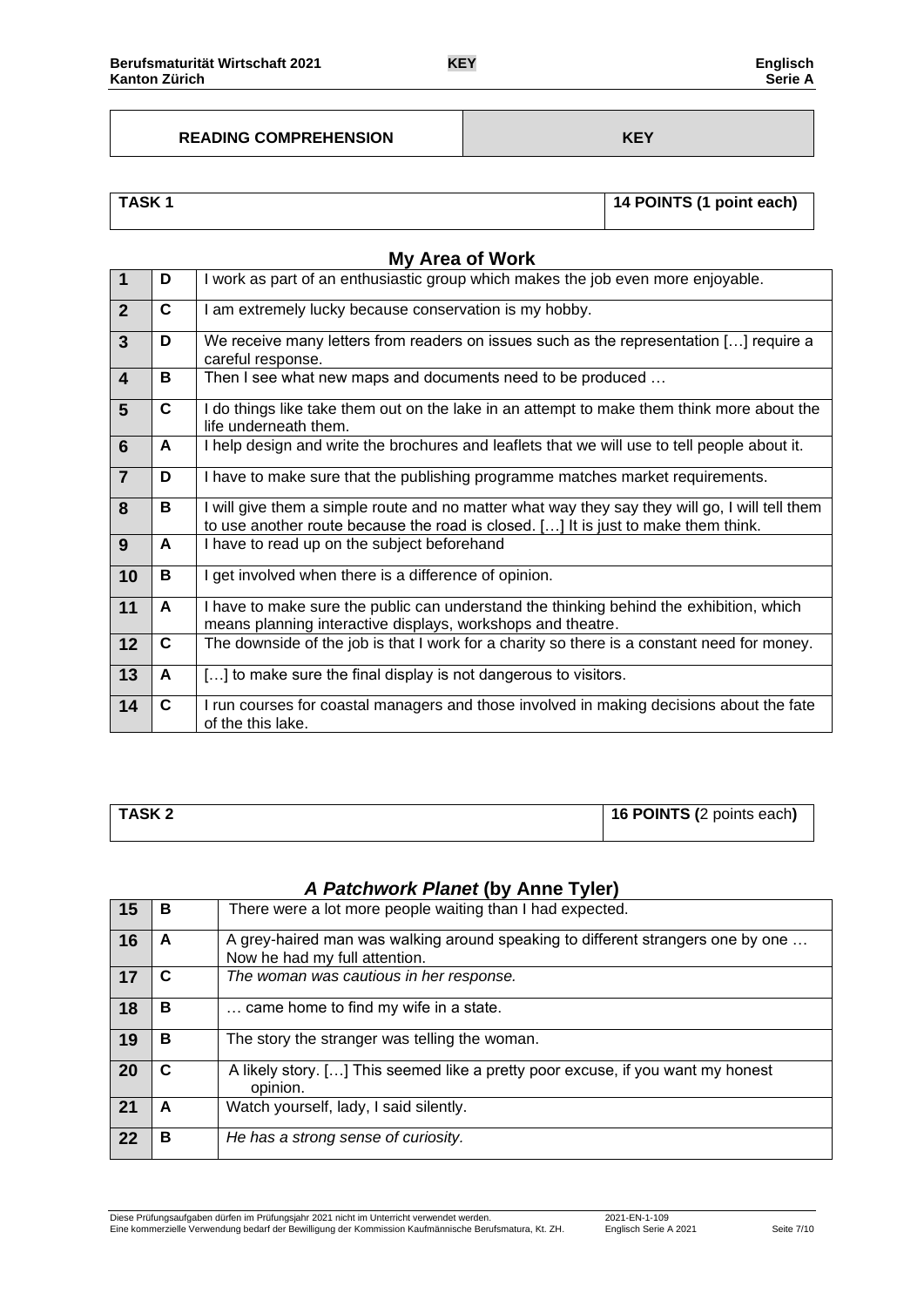## **GRAMMATIK KEY**

| TASK 1 (Long or short forms are accepted. Verb forms must be spelled correctly!) | <b>10 POINTS</b> |
|----------------------------------------------------------------------------------|------------------|
|                                                                                  | (1 point each)   |

- 1) has been keeping // has kept
- 2) knows
- 3) am trying // (also accepted: have tried // have been trying)
- 4) brought
- 5) drew (have drawn not accepted this morning; now it's the 7<sup>th</sup> night)
- 6) admitted
- 7) had laid // laid // had been laying
- 8) are you going to do // will you do
- 9) will you want
- 10) will have made

| <b>TASK 2</b> (Minor spelling mistakes can be accepted.) | <b>12 POINTS</b> |
|----------------------------------------------------------|------------------|
|                                                          | (1 point each)   |

- 1) **if** I could hear them
- 2) do not / don't **mind** if/whether I
- 3) made an **effort** to solve
- 4) **need** not / **need**n't have worked
- *5)* **prevent** anybody from hearing
- 6) spoke **so** quietly (that)
- 7) had a reason **for** being
- 8) was sent these documents **by** // got sent these documents **by**
- 9) in **spite** of having little
- 10) have **had** my wallet stolen
- 11) if she had **not** heard
- 12) is **used** to sorting out

| <b>TASK 3</b> (Spelling has to be correct) | <b>8 POINTS</b> |
|--------------------------------------------|-----------------|
|                                            | (1 point each)  |

- 1. inhabitants
- 2. politician
- 3. recognisable / recognizable
- 4. significance
- 5. owners
- 6. discourage
- 7. illegal
- 8. spiritually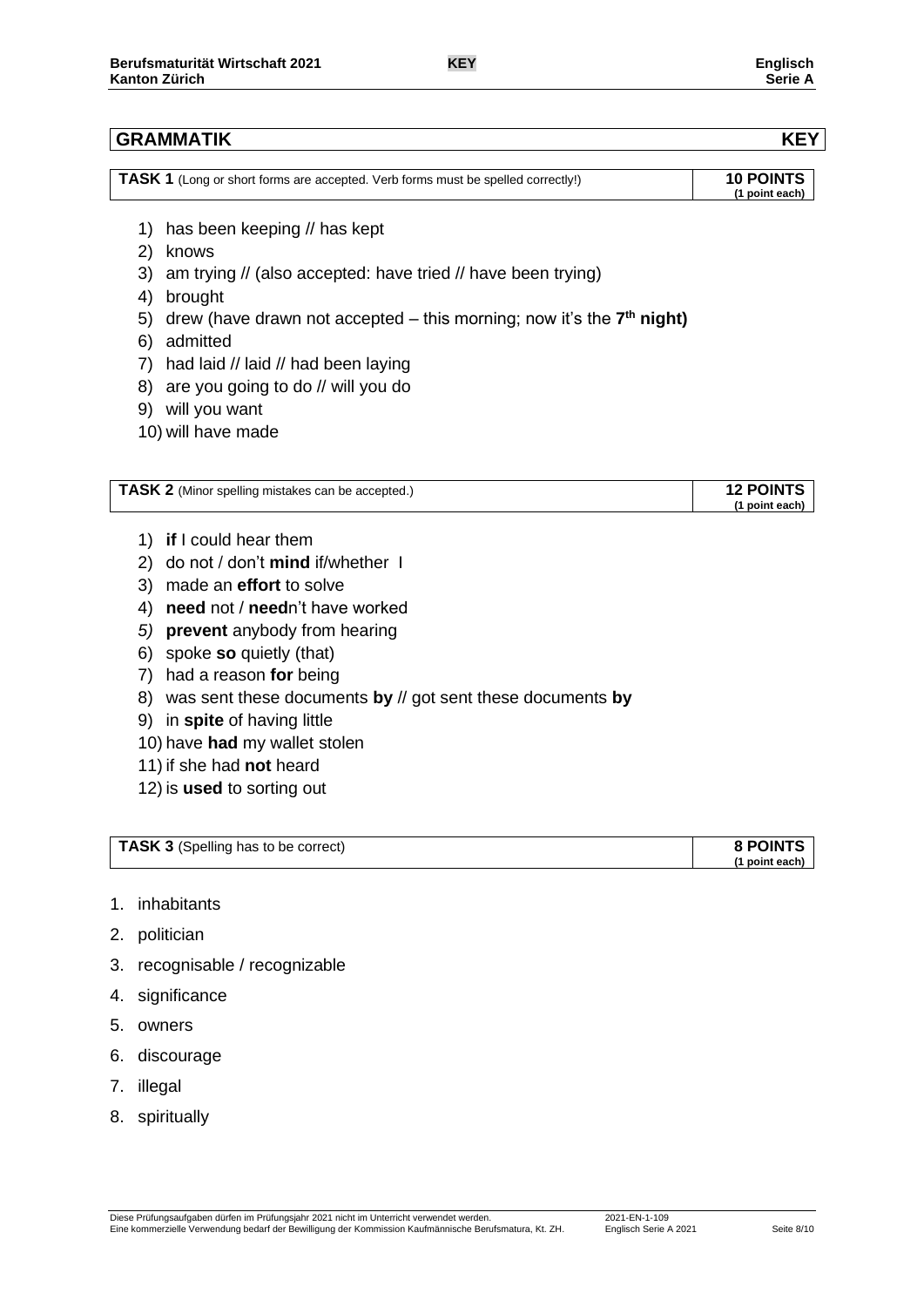# **BMP WRITING TASK 2021**

#### **Suggested Marking Scheme**

|         | <b>CRITERIA (marked on a basis of 0-6 points)</b> | <b>Points</b> |  |
|---------|---------------------------------------------------|---------------|--|
|         |                                                   |               |  |
|         | Content                                           | $0 - 10$      |  |
| 2       | Style, Conventions *; Paragraphing, Cohesion **   | $0 - 10$      |  |
| 3       | Vocabulary: range, accuracy                       | $0 - 10$      |  |
| 4       | $0 - 10$<br>Grammar: range, accuracy              |               |  |
|         |                                                   |               |  |
| $1 - 4$ | Grand total (max)                                 | 40            |  |

Four aspects of a student's writing are looked at:

- 1) **Content** focuses on how well a student has answered a given task:
	- Have all the relevant content points been given based on the task?
	- Is the target reader fully informed?
	- Have additional details been given to make the task sound realistic?
- 2) Using the **conventions\*** of the communicative task effectively to hold the target reader's attention. **Cohesion\*\*** is enhanced by text logic, organisation into clear paragraphs, and appropriately

used linking devices, reference words (e.g. relative pronouns) and punctuation.

- 3) Using a wide range of **vocabulary** appropriately. The focus is, therefore, on range as well as accuracy.
- 4) Using a range of simple and complex **grammatical forms** with control and flexibility. The focus is on both range and accuracy.

#### \*for an **EMAIL/LETTER** that would mean

- appropriate opening and closing (Dear ... / Yours ... / first & final sentences)
- effectively communicating ideas / thoughts

#### \*for an **ESSAY** that would mean

- introduction (*outlining main arguments*) and conclusion (*expressing own opinion*)
- clear development of argument (*content + cohesion*)
- providing details in support of argument

#### \*for a **REPORT** that would mean

- clearly organised (*introduction - stating the aim, main points, conclusion - making recommendations*)
- formatted into clear sections with section headings

#### \*for a **REVIEW** that would mean

- clearly organised (*introduction - stating the aim / description of the event, main points (likes and/or dislikes), conclusion - making recommendations*)
- formatted into clear sections